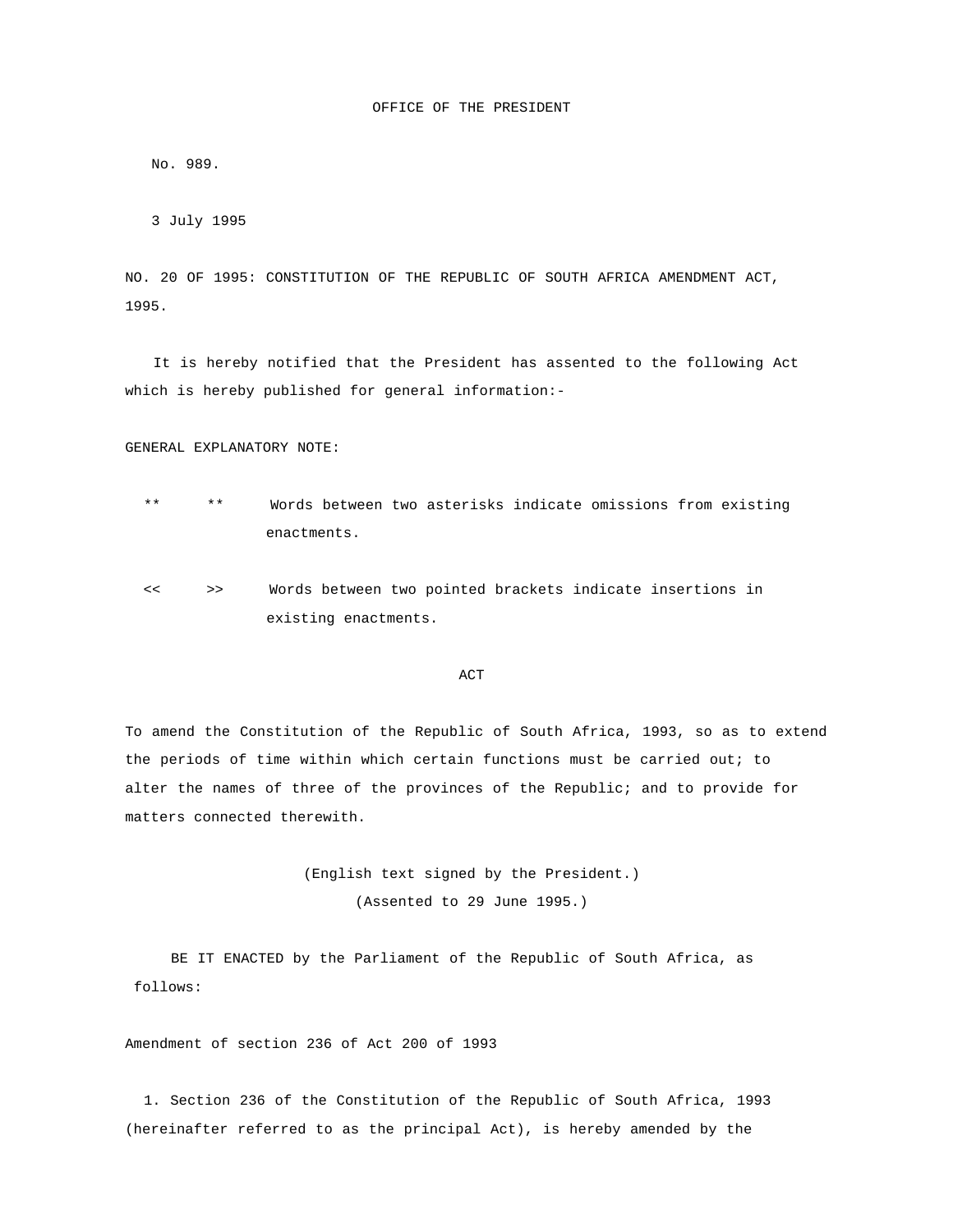substitution for subsection (6) of the following subsection:

 " (6) Notwithstanding the provisions of this section, the conclusion or amendment of a contract, the appointment or promotion, or the award of a term or condition of service or other benefit, which occurred \*\*or may occur\*\* between 27 April 1993 and 30 September 1994 in respect of any person \*\*referred to in subsection (2)\*\* <<employed at any time during the said period by an institution referred to in subsection (1)>>, or any class of such persons, may, at the instance of a Minister or a member of the Executive Council of a province, within one year <<and three months>> of the commencement of this Constitution be \*\* reviewed by\*\* <<referred to>> a commission appointed by the President and presided over by a judge, <<for review,>> and if not proper or justifiable in the circumstances of the case, the commission may reverse or alter the contract, appointment, promotion. or award <<before 31 December 1995>>.".

Amendment of section 237 of Act 200 of 1993, as amended by section 8 of Act 29 of1994

 2. Section 237 of the principal Act is hereby amended by the substitution in subsection (4) for paragraph (e) of the following paragraph:

 "(e) This subsection and the Act of Parliament contemplated in paragraph (a) shall lapse-

<<(i) in respect of the National Defence Force, on 31 December 1998; and

 (ii) in respect of any other institution,>> \*\*one year\*\* <<two years>> from the commencement of this Constitution, save that any matter properly before the court referred to in paragraph (a) on \*\*that date\*\* <<the dates contemplated in subparagraphs (i) and (ii), respectively,>> shall be heard and determined as if this subsection and the said Act had not lapsed. ".

Substitution of names of provinces in Act 200 of 1993

 3. The principal Act is hereby amended by the substitution for the expressions "Pretoria-Witwatersrand-Vereeniging", "Orange Free State" and